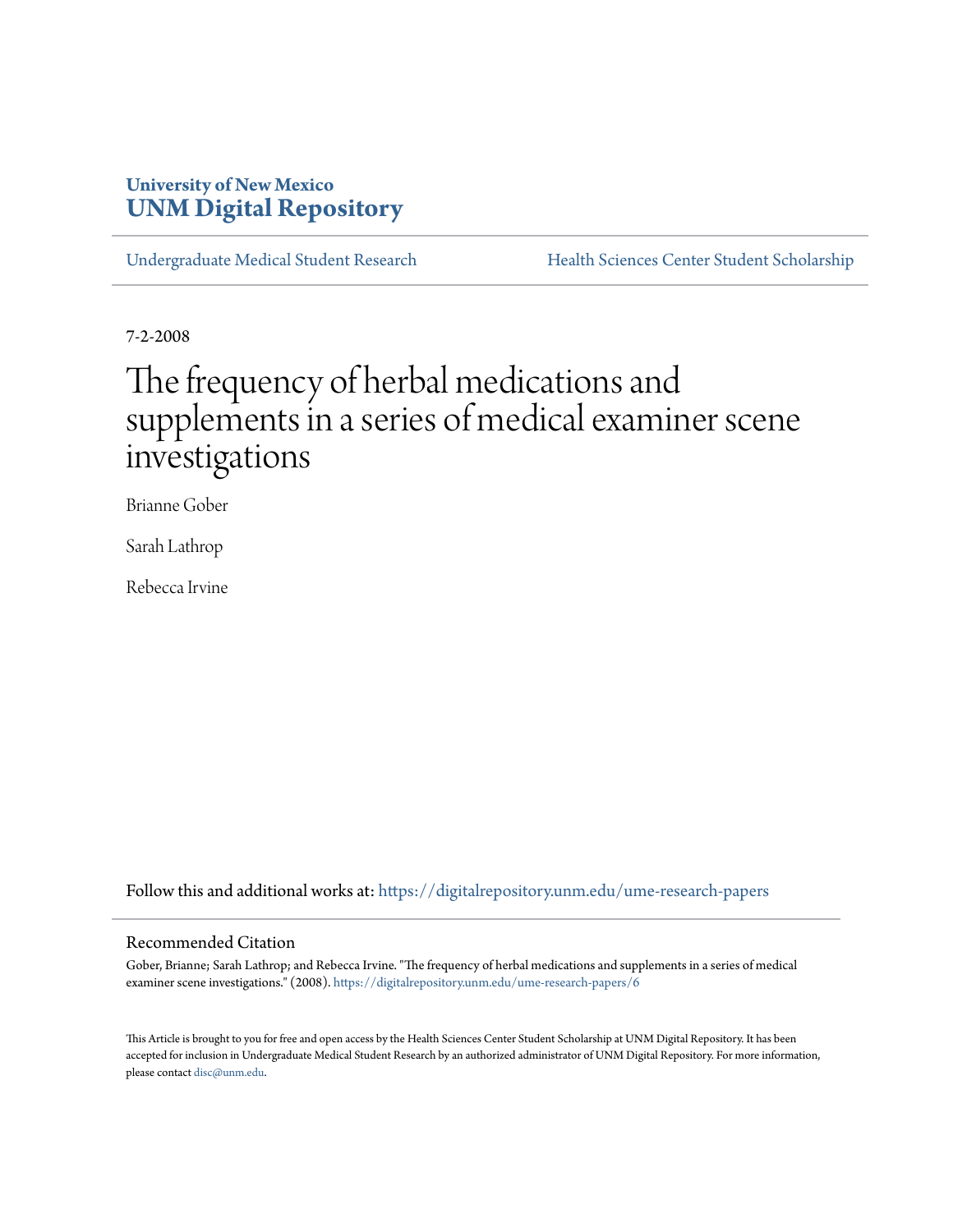# The frequency of herbal medications and supplements in a series of medical examiner scene investigations

Brianne C. Gober,  $B.S.^1$ , Sarah Lathrop, DVM,  $Ph.D^2$ , and Rebecca Irvine, M.D.<sup>2</sup>

*1 University of New Mexico School of Medicine, Albuquerque, NM 87131 2 State of New Mexico Office of the Medical Investigator, University of New Mexico Health Sciences Center, Albuquerque, NM 87131*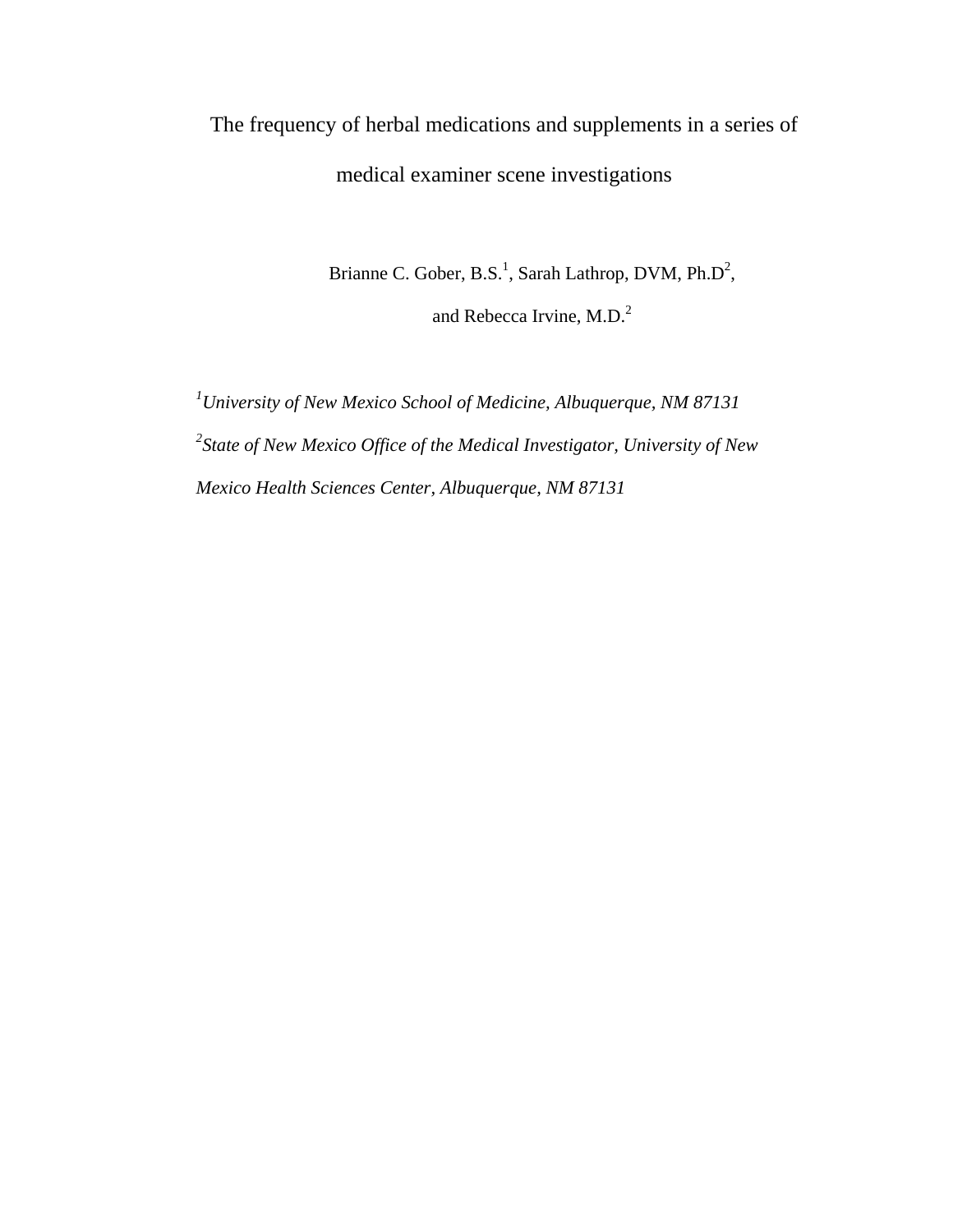## **Abstract:**

Complementary and alternative medicine use has been increasing worldwide. Although many studies have attempted to elucidate the levels of herbal medicine use in certain communities, many factors have led to limitations on the data collected. Self-report surveys are currently the only studies that have been done to quantify the actual use of herbal medications to date. This project uses a more comprehensive and objective means of examining the use of herbal medications in the state of New Mexico. Data from deaths investigated by the New Mexico Office of the Medical Investigator were examined to determine a more accurate picture of herbal use in New Mexico. Examining 1,112 deaths investigated during the first six months of 2006, we found that 5% of deaths had herbal medications or supplements present within the residence, with 4.6% having 3 or more supplements. Decedents with three or more prescription/OTC drugs found at the death scene were 3.03 times more likely to have three or more supplements as well, compared to those with two or fewer prescription/OTC drugs found on scene. The most commonly identified health complaints of patients in this study were hypertension, cardiac conditions and diabetes. Although the study was possibly limited by variations in the collection of data at scene investigations, the potential adverse interactions of herbal supplements with other medications warrants additional investigation.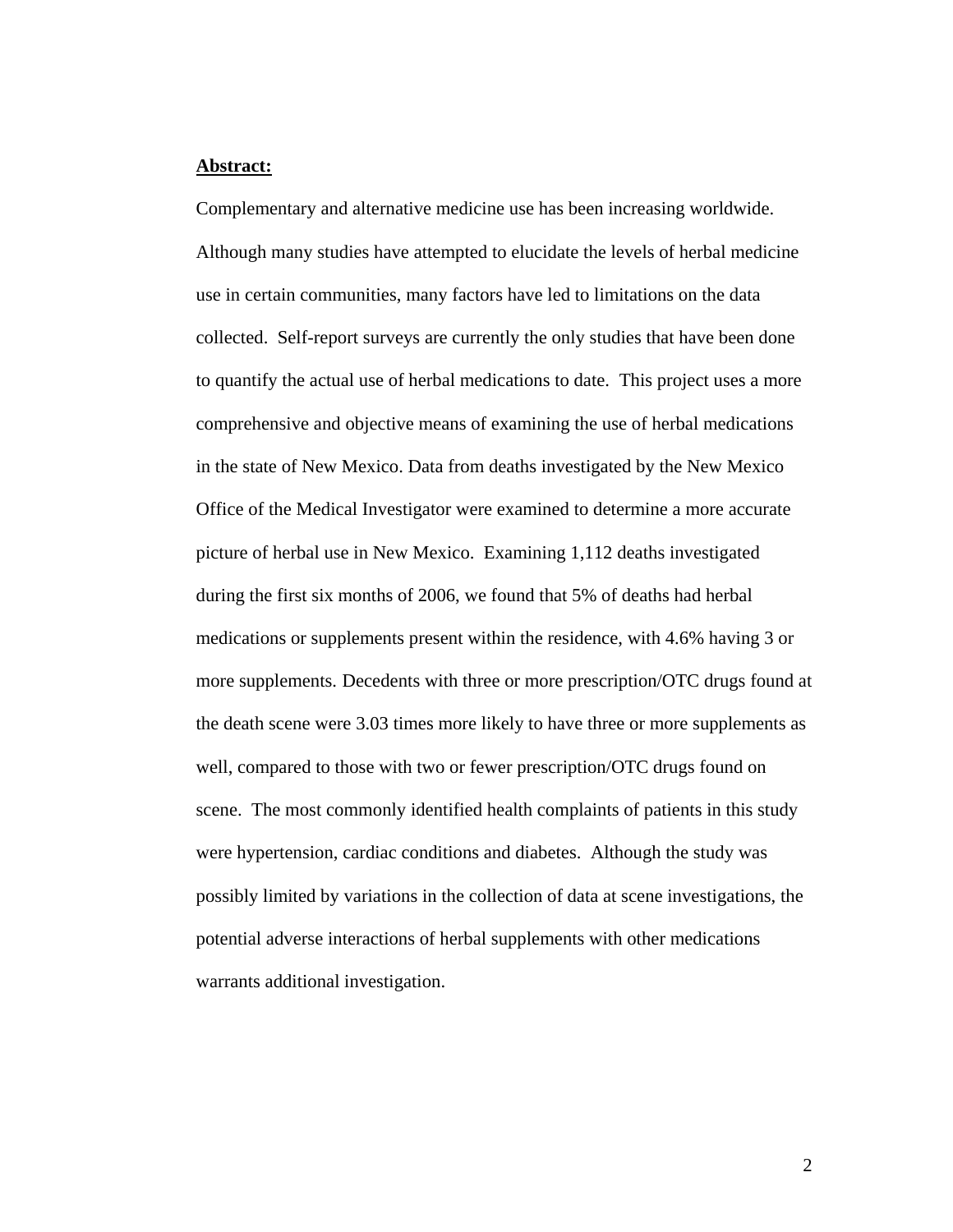#### **Introduction**

Recently, the use of complementary and alternative medicines (CAM) has increased around the world.<sup>1</sup> CAM includes a diverse group of medical practices and products that are not included in the realm of conventional medicine. Examples of CAM modalities include biofeedback, massage, acupuncture, meditation and the use of herbal medications and other supplements. Specifically, the use of herbals has increased over the last  $15{\text -}20$  years.<sup>1</sup> A national survey conducted between 1990 and 1997 demonstrated an 8% increase in CAM use during those years, with herbal medicine being one of the most increased modalities.<sup>2</sup> Along with the rise in use of herbals, there is also the rise in a possibility of their concurrent use with medicines composed of synthetic chemicals. $3$  This potential for the interaction between herbs and prescription drugs is of concern because the pharmacokinetic characteristics of one or more medications taken simultaneously can be altered and can lead to clinically significant toxicities. Over 100,000 deaths each year can be attributed to adverse drug interactions, and it has been suggested that many of these deaths could be linked to the use of herbs. $4$ 

 Patients are using herbal medications more frequently for several reasons. Many are unhappy with the allopathic therapies suggested by their physicians, some want to become more active in their own health care, and yet others find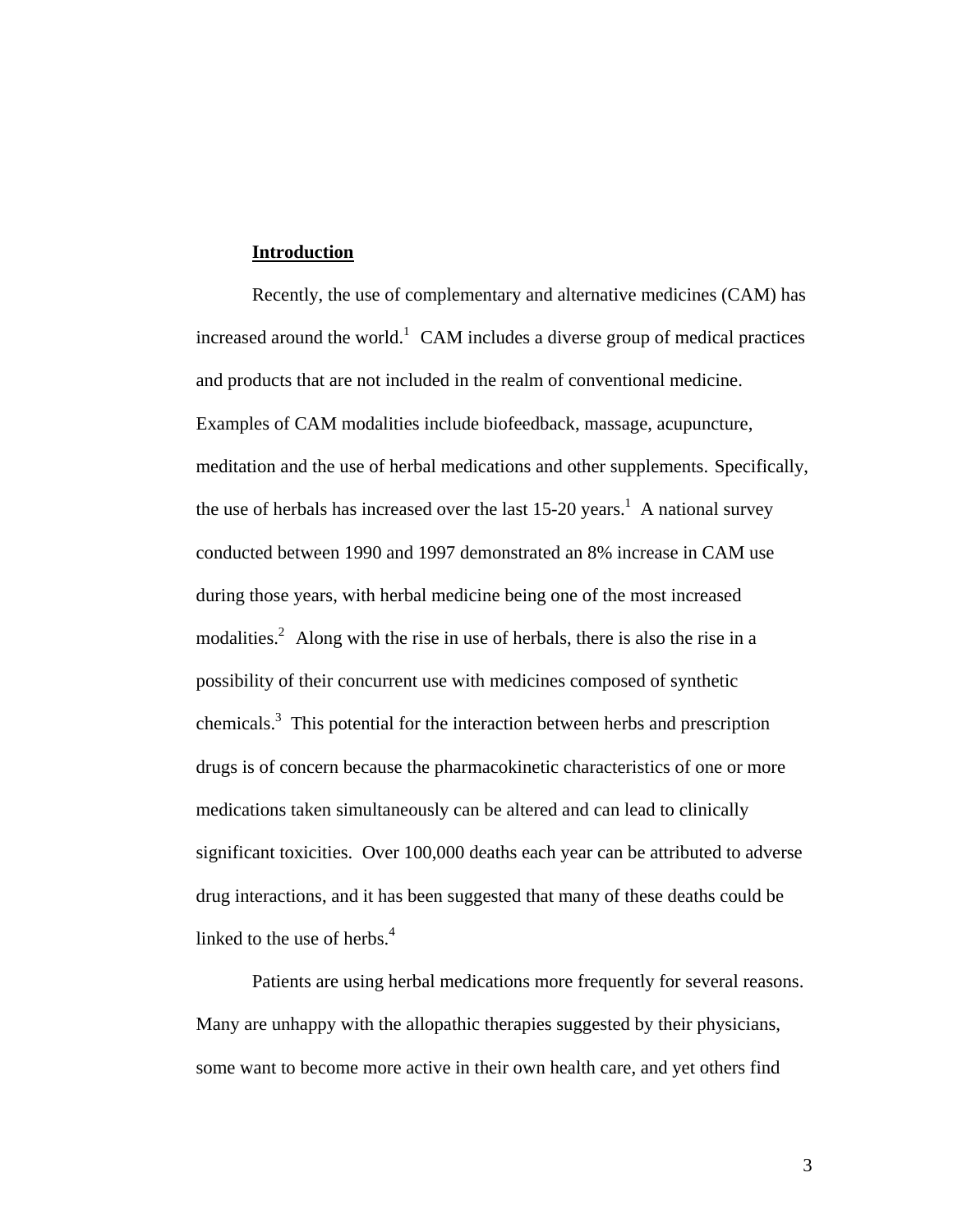traditional western medicine does not fit into their own belief systems.<sup>4</sup> Whatever the reason for utilizing herbal therapies, the fact remains that most patients do not discuss the use of alternative modalities with their physicians. In several self report studies, less than 45% of patients and care givers reported discussing the use of herbal remedies with their doctors.<sup>2,5,6</sup> In one study conducted in a pediatric Emergency Department, 77% of parents who admitted to giving their child an herbal home remedy within the last year did not believe or were uncertain if herbal products had any side effects. Sixty-six percent were unsure or thought that herbal products did not interact with over-the-counter (OTC) or prescription medications.<sup>5</sup> A large portion of the public does not discuss the use of herbal remedies with a doctor for precisely these reasons. Many believe that because herbal remedies are marketed as "natural" they are inherently safe.<sup>7,8</sup> Herbals are seen as "different" from prescription drugs. The reality is, however, that plant-based drugs can be just as toxic as synthetic drugs if they are improperly used.

Toxicity from the use of herbal products can stem from contamination of the product, either accidental or deliberate, or simply due to manufacturer negligence.<sup>1</sup> Herbal products have been found to be contaminated with lead, mercury, cadmium, pesticides and microorganisms.<sup>1</sup> There is also the potential of variability in the concentrations of plant material within a given product. Variability in concentration stems from the use of different extraction and processing techniques by different manufacturers and can cause marked variability in the quality and in the content of products that are marketed as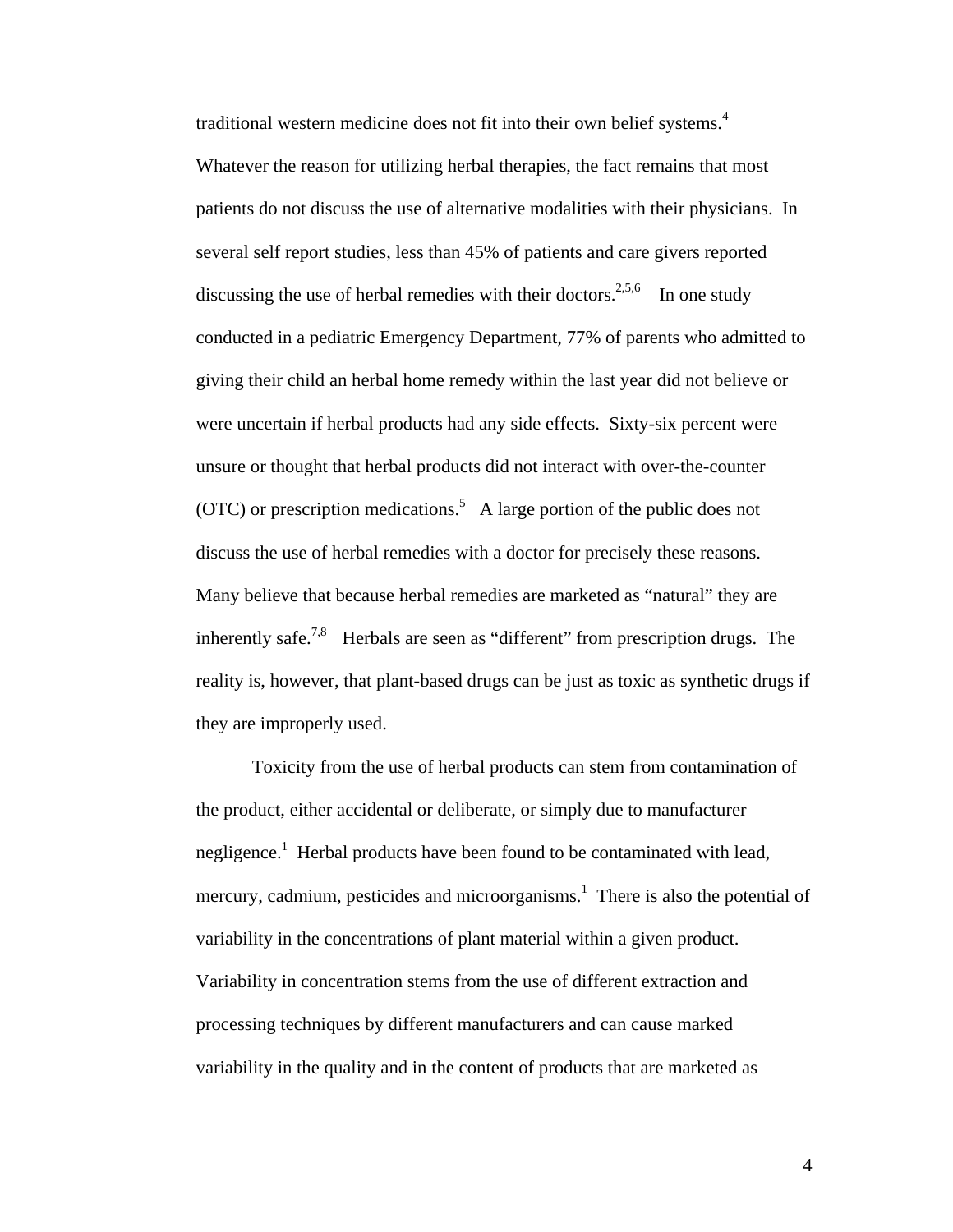having the same content. Only some manufacturers have begun to produce standardized extracts.<sup>8</sup>

 Contamination and lack of standardization become a larger problem when the lack of regulation of herbal products is considered. In the US, herbal medications are classified as dietary supplements, excluding them from the regulations that govern OTC and prescription drugs. The lack of regulation means that herbals do not need approval from the Food and Drug Administration before they are marketed. This provides patients with access to multiple herbal medicines that have not been tested for safety and efficacy by preclinical studies and clinical trials.<sup>7</sup> Herbal product regulation does fall under the Dietary Supplement Health and Education Act of 1994. This act requires producers to ensure safety and appropriate labeling of a product. Manufacturers and distributors are not, however, required to actually demonstrate the safety or efficacy of the product before placing it on the market. There lies a disparity between ensuring but not actually demonstrating the safety of a product, which leads consumers to have a false sense of security. Regulation of herbal products by the FDA occurs only after reports of adverse reactions are made about products already on the shelves.<sup>5</sup>

Many interactions and contraindications have been documented for herbal preparations. One of the most common interactions includes patients taking warfarin or aspirin who are also taking cod liver oil, evening primrose oil, ginkgo biloba or garlic. All of these natural remedies have coumarinic constituents and can increase the risk of bleeding. $9$  Ginseng has estrogen-like activity and can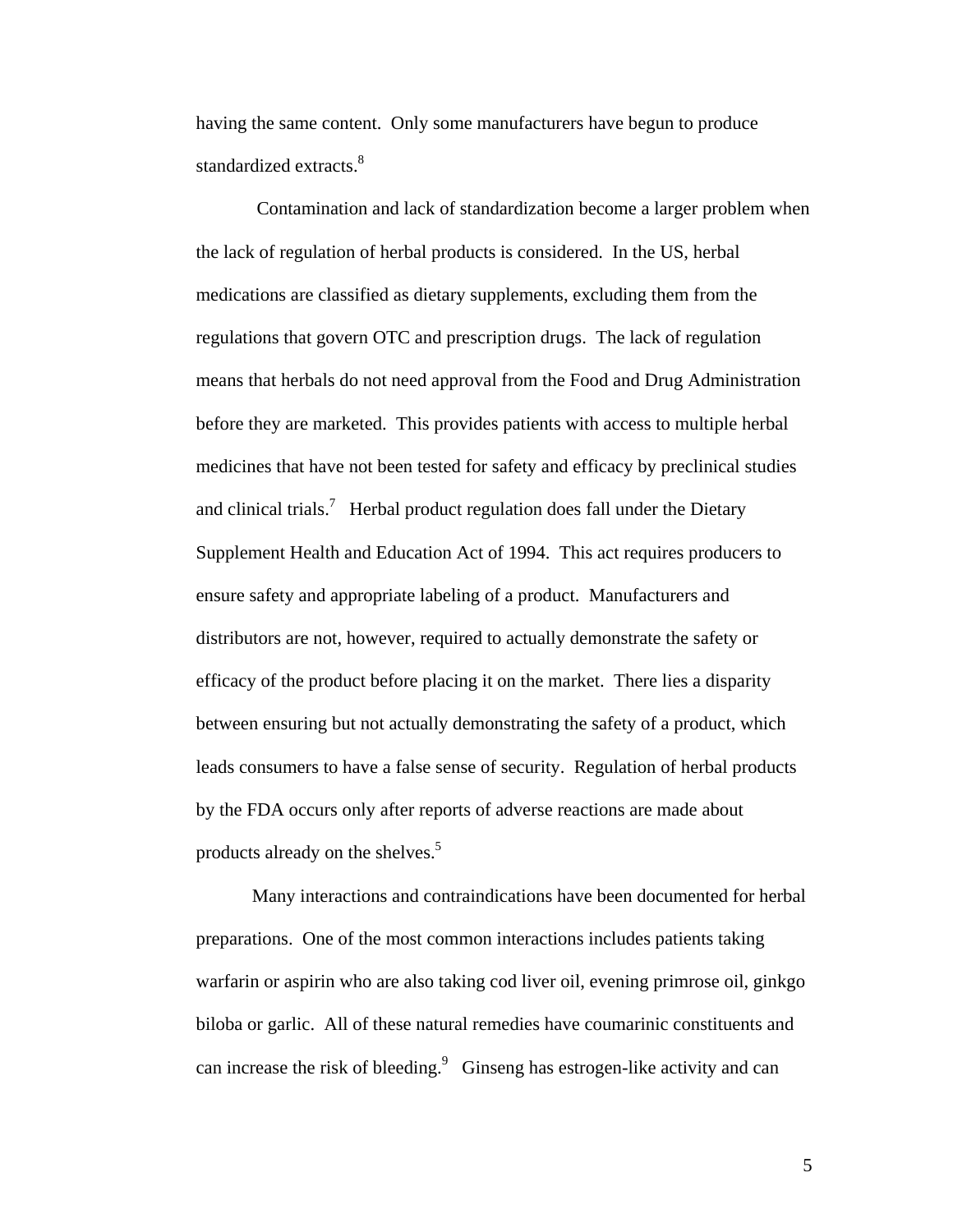interact with phenelzine and warfarin (causing a decreased International Normalized Ratio, or INR, which is an indirect measure of fibrinogen and clotting ability).<sup>1,4</sup> One of the most commonly taken herbal remedies, St. John's Wort, an inducer of cytochrome p450, has been reported to reduce the plasma concentrations of cyclosporine, indinavir, ethynylestrodiol, theophylline, digoxin and warfarin.<sup>3,4</sup> In fact, many of the adverse reactions seen when herbals are combined with prescription drugs are due to either inhibition or induction of CYP isoforms (drug metabolizing enzymes), by the herbs.<sup>3</sup>

Several studies have attempted to document the prevalence of herbal medicine use. Lanski et al looked at a sample of patients at a pediatric emergency department to determine the amount of herbal use within this population.<sup>5</sup> Eisenberg et al conducted a national phone survey to document trends in alternative medicine use across the United States. $^2$  Barnes et al used interviews to determine whether adverse drug reactions to herbal remedies would be reported differently from similar reactions to conventional OTC remedies. They found that only 30.3% of the respondents would report adverse reactions regardless of whether it was associated with an herbal remedy or an OTC drug.<sup>6</sup>

All of these studies provide valuable information about the use of herbal remedies around the world. They are, however, limited in the part of the population that they are able to explore. All of the above studies were self-report surveys. Participants were excluded if they were not able to communicate in English in the both the Lanksi and the Eisenberg studies; no mention of language was made in the Barnes study.<sup>2,5,6</sup> The Lanski study also excluded critically ill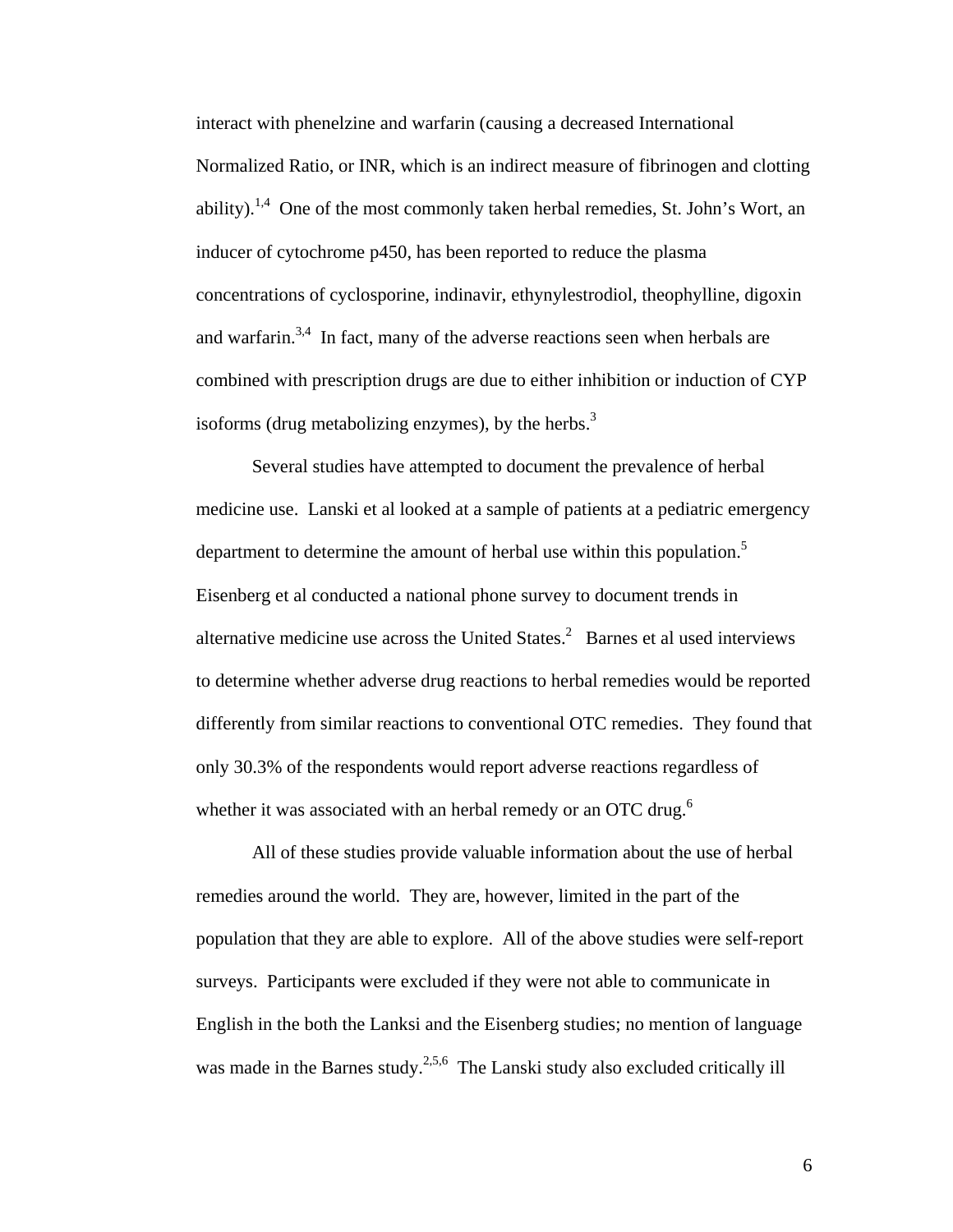patients, and the Eisenberg study excluded any patients without a household phone. While these are understandable constraints upon the design of the studies, a more comprehensive look at herbal use is needed. It is probable that the populations excluded from the previous studies (non English speakers, and the impoverished) are likely to be those that cannot afford traditional healthcare, and may use herbal preparations to treat themselves.

Using medical examiner data from deaths occurring within the home is an effective way to collect unbiased reports of what kind of herbal medications are being used by residents in the state of New Mexico. Several studies have been conducted that show that medical examiner (ME) data bases can be successfully used in epidemiologic surveys.<sup>10,11,12</sup> Although the ME database is not representative of all deaths in the state of New Mexico, it does contain demographic and medical information that is sometimes hard to collect in community studies.<sup>10</sup> In fact, the New Mexico ME system has been used in the past to study the rates of poisoning deaths and deaths related to methadone overdose.11,12 New Mexico is unique, in that it has a centralized medical examiner system that catches a wide range of the deaths that occur in all regions of the state. $11$ 

#### **Methods**

The ME office in New Mexico is called OMI, or the Office of the Medical Investigator. The OMI is authorized to investigate all deaths in New Mexico that are sudden, unexplained, suspicious, violent or unattended by a physician, with the exception of those that occur within certain tribal and federal jurisdictions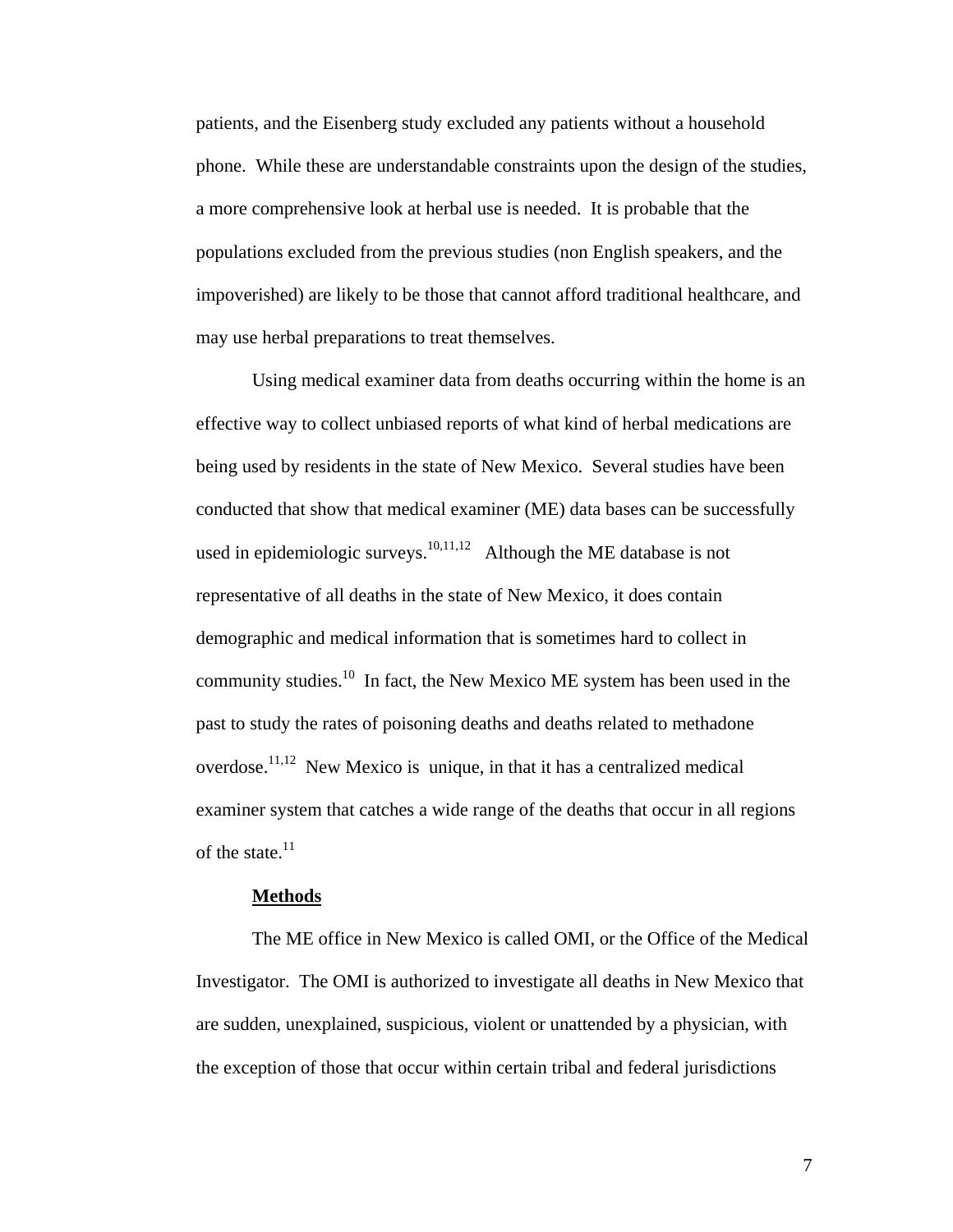such as Indian reservations and military installations. However, the OMI is often consulted to investigate these deaths as well.<sup>11, 12</sup> Eight board-certified forensic pathologists working at OMI's facility in Albuquerque, assisted by a network of 110 central office and field deputy medical investigators, certify cause and manner of death using data from scene investigations, toxicologic and microbiologic testing, and autopsies. OMI provides investigative services for approximately 5000 deaths per year, or about one-third of all deaths in New Mexico.

Reports of deaths occurring in a residence (house, apartment, trailer, hotel/motel room) between January 1, 2006 and June 30, 2006 were reviewed by the author to determine basic demographic information about the age, sex, living and employment situations of the deceased, as well as the kinds of medications and supplements that they used. A log is filled out by scene investigators, who were instructed to log all prescription and over the counter medications as well as any herbal medications that are found in the house. Relevant data were abstracted from electronic and hard copies of the files using a standardized abstraction sheet developed by the author.

Data were entered into an Excel spreadsheet and analyzed using SAS 9.1. Categorical variables (gender, ethnicity) were compared using Chi-square or Fisher exact tests, and continuous variables (age) were compared using t-tests or ANOVAs. P-values of 0.05 or less were considered significant. Populations where herbal supplements were identified at the scene of the death were compared to those who had no supplements present at the time of death,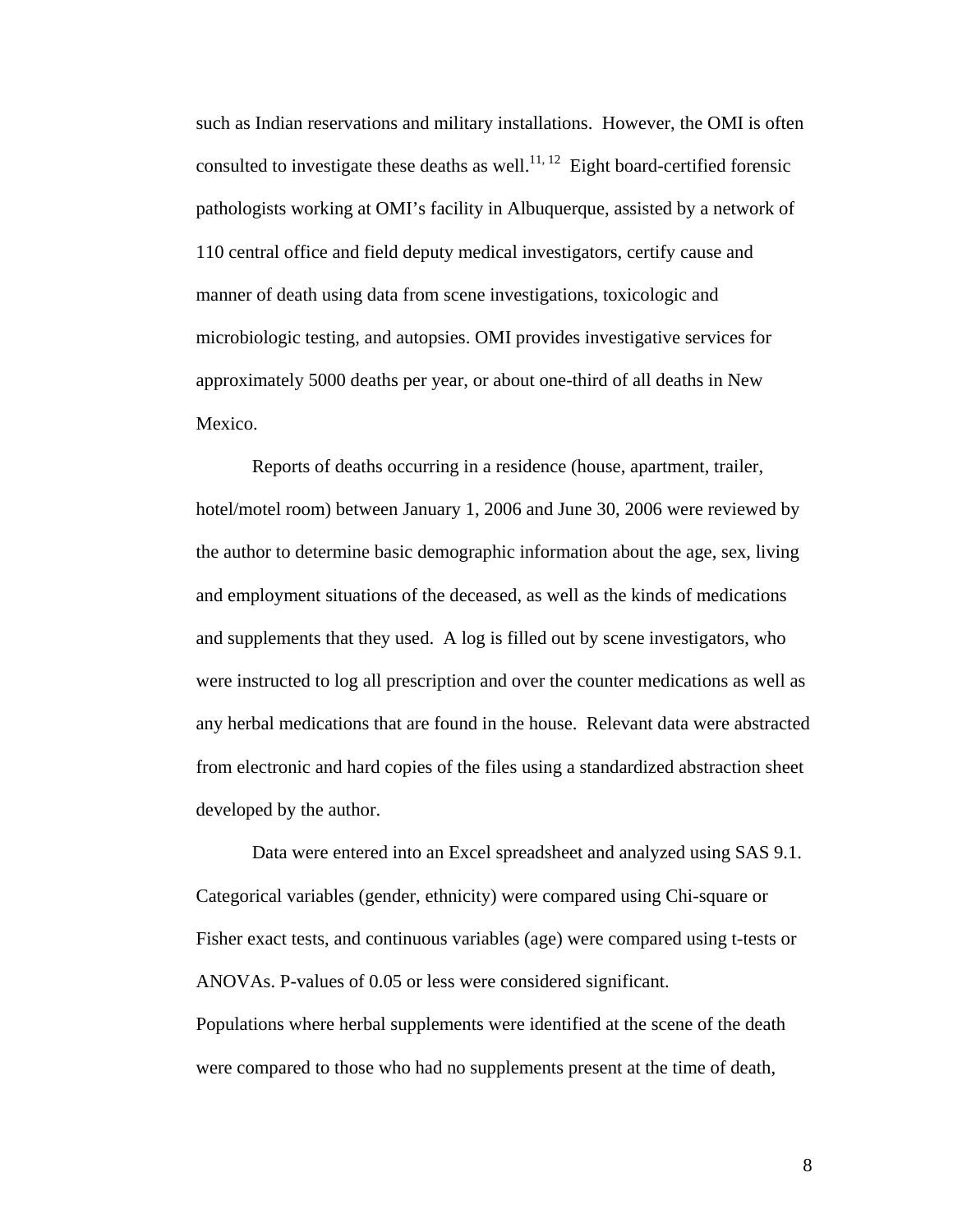using t-tests to compare mean ages, and chi-square analyses to determine associations between the presence of herbal supplements and categorical variables, such as gender, race/ethnicity, cause of death, and geographical location within the state.

## **Results**

In the first half of 2006, there were 1112 home deaths, providing an adequate sample size to obtain an accurate look at herbal use in New Mexico. The majority of decedents included in this study were male (62%) and white non-Hispanic (66%). Women included in this study population were significantly older than the men ( $p<0.0001$ ), with a mean age of 68 years versus 62 years (Age distribution shown in Fig. 1). The majority of decedents were not married (54%), and not employed (61%). The majority of deaths were natural (76%), followed by accidental (13%).

The most common cause of death in this study was Atherosclerotic Cardiovascular Disease (30%), followed by drug intoxication (11.5%), gunshot wound of head (4.8%), Congestive Heart Failure (4.5%) and Chronic Obstructive Pulmonary Disease (4.1%).

Hypertension was the most commonly identified medical condition (29%), followed by cardiac (28%) and diabetes (17%). Only 16% of the decedents had no medical conditions mentioned in the investigation of their deaths. 33% had one, 25% had two, and 25% of decedents had three to seven medical conditions noted.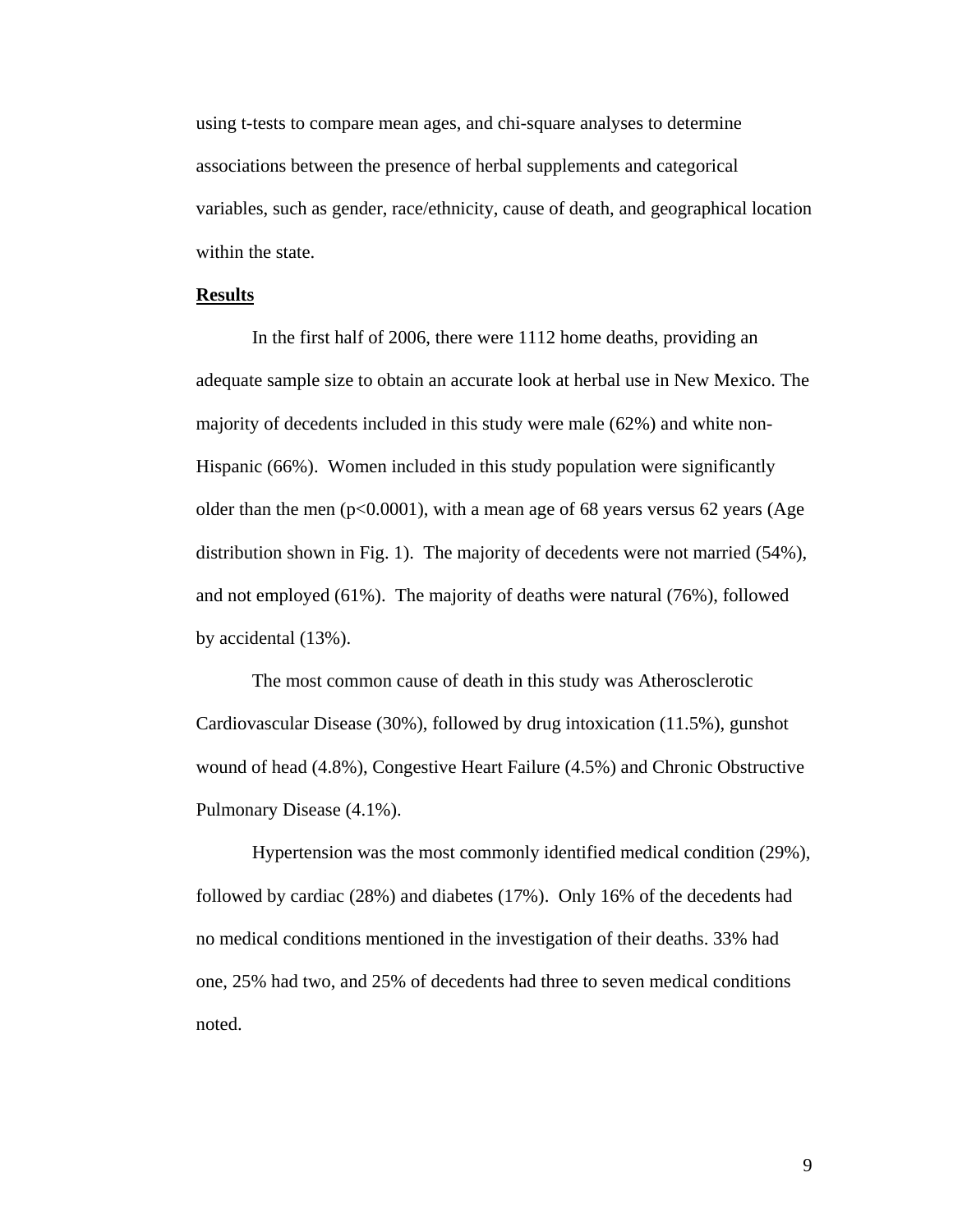In keeping with hypertension being the most commonly found medical condition, anti-hypertensive medications were the most commonly found category of prescription/over-the-counter (OTC) medications (32%), followed by "other" (29%), narcotics (27%) and antidepressants (19%) (See Table 1). Twenty eight percent of decedents had no prescription/OTC drugs found at the scene of their death, while 12% of decedents had one prescription/OTC drug found at the time of their death, and 12% had two. Forty eight percent had three or more, with one person having 14.

Multivitamins were the most commonly found supplement, found at 5% of the death scenes included in this study. Next most commonly found were other types of supplements not matching any of the other categories (8%), Vitamin C (3%), B vitamins (3%), and calcium (3%) (Table 2). The majority of decedents (86%) had no supplements seen or recorded at their residence at the time of death. Seven percent had one, 2% had two, and 4.6% had three or more supplements found at the time of their death.

There was no statistically significant difference in gender among people having three or more supplements (51 decedents) present at the scene of death when compared to those having two or fewer (1061 people) ( $p=0.48$ ). There was no statistically significant difference in racial/ethnic distribution among people having three or more supplements present at the scene of death when compared to those having two or fewer ( $p=0.06$ ). There was no statistically significant difference in marital or employment status between those with three or more supplements and those with two or fewer ( $p=0.08$  and  $p=0.63$ , respectively).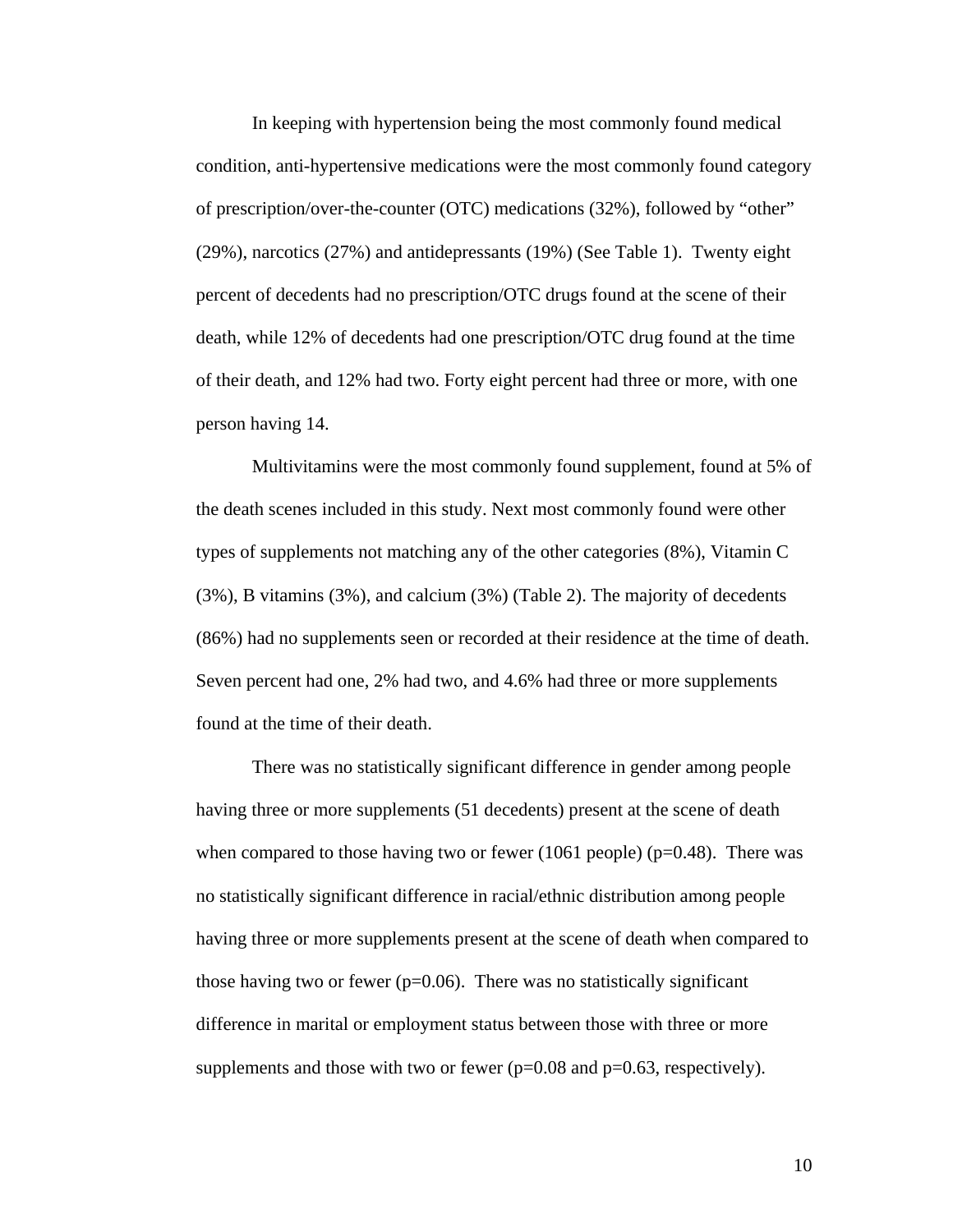Decedents having three or more supplements present in their residence at the time of death were older than those with two or fewer, (mean age of 67.6 years versus  $63.9$  years), but the difference was not significant ( $p=0.18$ ).

Decedents with three or more prescription/OTC drugs found at the death scene were 3.03 times more likely to have three or more supplements as well, compared to those with two or fewer prescription/OTC drugs found on scene (p=0.0003, 95% confidence interval=1.56-5.96).

## **Discussion**

 This is the first study that takes advantage of a medical examiner system to review the use of herbal medication, vitamin and other supplement use within a population. This presents useful information because it allows information to be gathered without barriers from language or from the bias of memory problems inherent in self-report surveys.

 Supplements were found in the possession of many cross sections of the population. With no statistical difference found between gender, race, marital or employment status, it is clear that the use of herbal medications and other supplements is an issue that crosses all demographics. The population that was found to have herbals tended to be elderly, but this is not suprising, given that the entire population in this study had a mean age greater than 62. This is easily explained by the number of natural deaths that predominated this study, and which occured at home.

 Previous studies examined the use of at least one alternative therapy during the previous year, and showed a rate of 33.8% in 1990 and  $42.1\%$  in 1997.<sup>2</sup> This study also looked at other modalities than herbals, but showed a 12.1% use in 1997, with a 5.5% use of megavitamins. Another study on herbal remedy use among the elderly showed that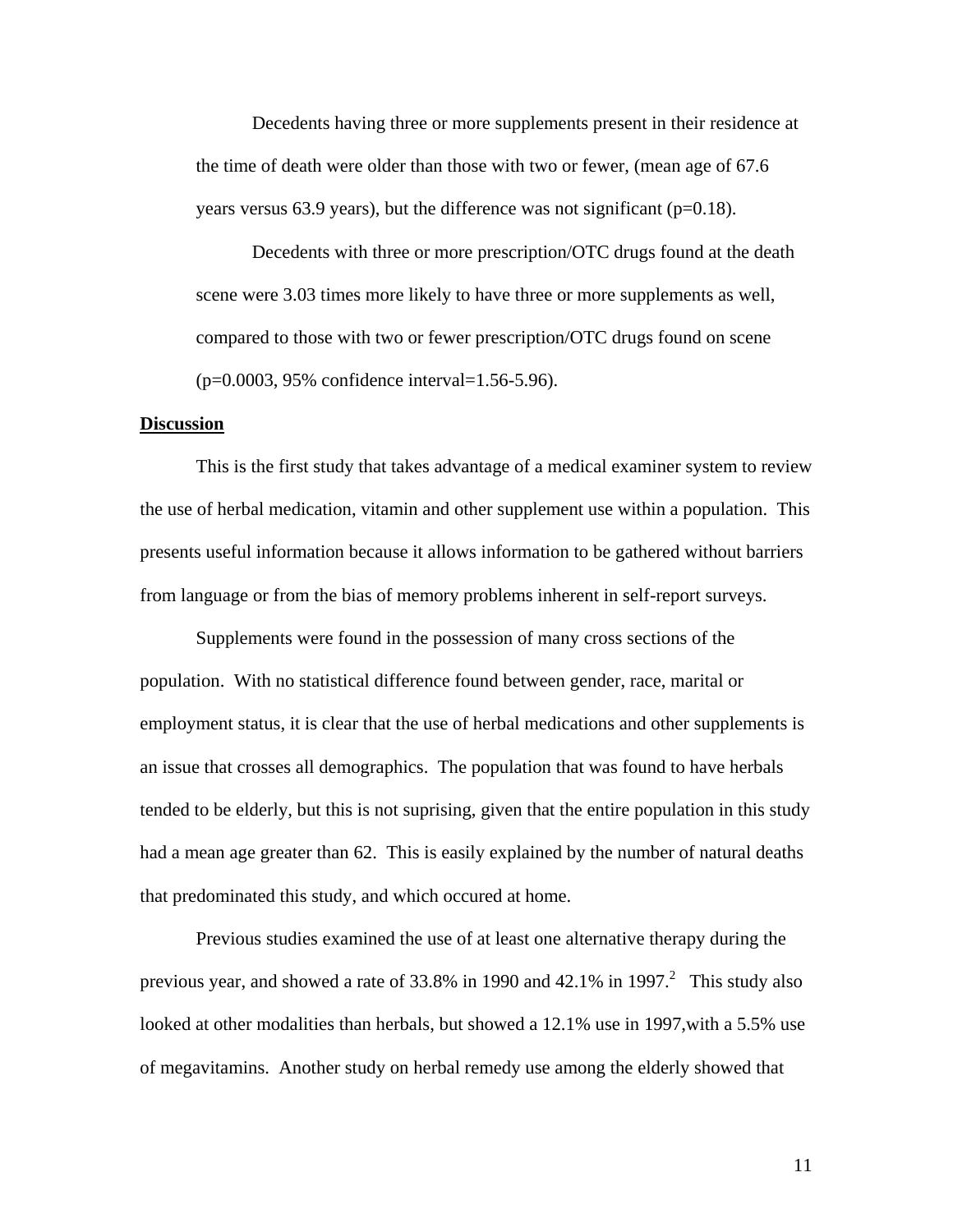one quarter of Asian and Hispanic elders used herbal remedies and that 10% of Black and White elders used them.<sup>13</sup> One Australian study in 2007 showed that 53.8% of a 1,296 peri- and post-menopausal woman sample had visited a CAM practitioner and/or used a CAM product during the last year, with 25.4% and 18.4% using Soy and Evening Primrose Oil, respectively.<sup>15</sup>

 Although the results of this study demonstrate lower percentages of herbal use, this is likely due to the major limitation of the study, which is reliance on over onehundred field investigators for data collection in the form of filling out medication logs in a thorough, uniform and reproducible manner on every residential death. This was the first time that investigators were required to record all herbal supplements and vitamins in addition to all prescription and OTC medications on every residential scene, regardless of the status of the case. The results showed an inconsistency in the practice of logging medications. After several written instructions were dispersed about the specific rules for data collection, some investigators were noted to have improved documentation techniques.

 If this study were to be repeated, there would be benefit from some type of certification course that would create a more uniform and reproducible form of data collection. For example, reports of death could be examined as soon as they are submitted to determine if all information has been included, and investigators could be given timely feedback about the investigation and its completeness. Use of a simple statement, "no medications or supplements found on scene" would allow researchers to definitively discern whether or not medications were found on scene. With a greater uniformity and reliability of data collection being achieved, a study such as this, using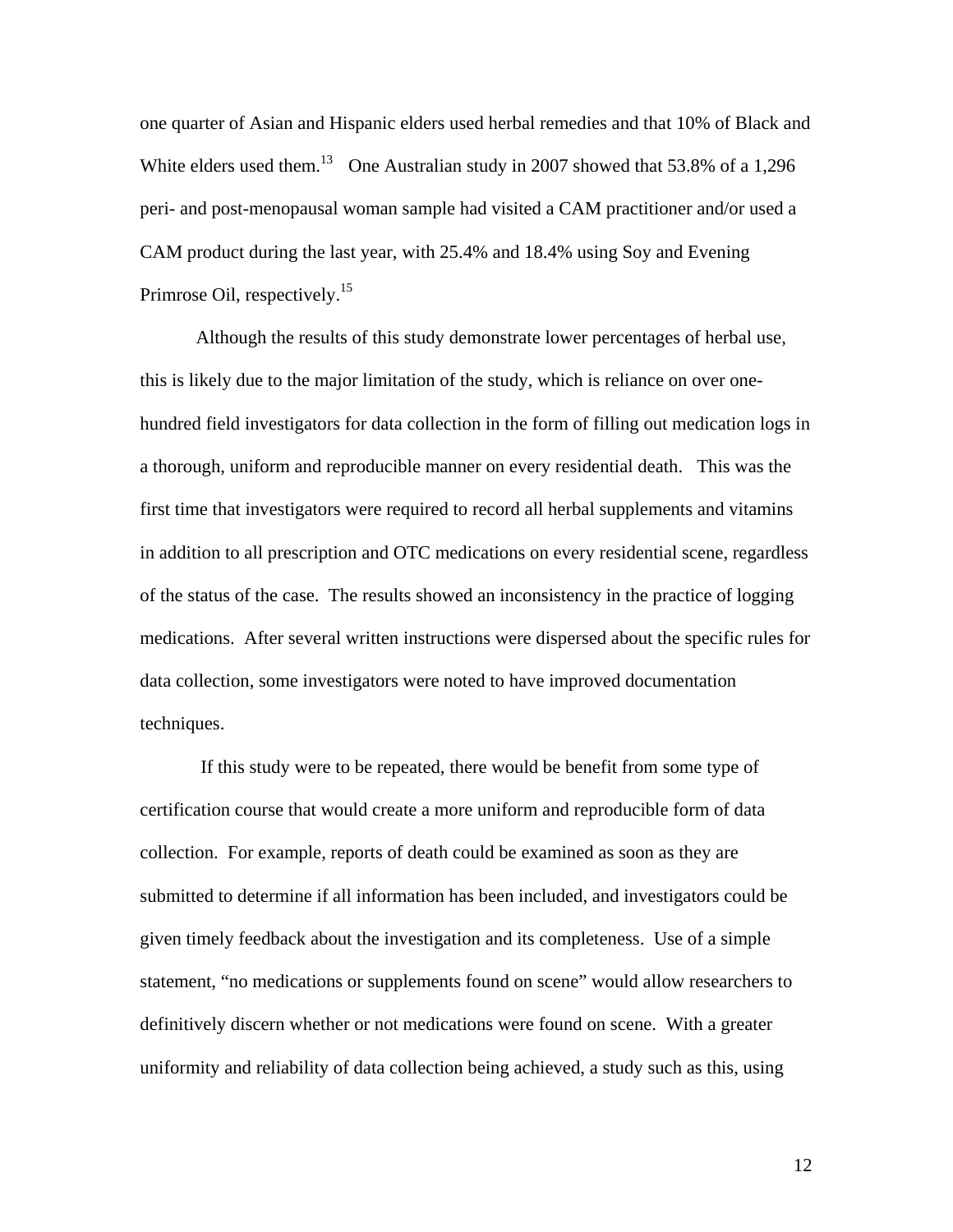Medical Examiner scene investigations, is still a promising method of assessing the use of herbal medications and other supplements by the general population. Given that the majority of deaths investigated by medical examiners are natural and occur in residential settings, medical examiner's offices could be a very rich source of data for investigation of the prevalence of herbal supplements and over-the-counter medications.

 The population included in this study was generally over the age of 65, which has been shown in other studies to be the segment of the population consuming a large portion of these products<sup>13, 14</sup>. This is also a population that is susceptible to a variety of diseases, and therefore likely to be in possession of many prescription medications as well. Knowing that an older population is more likely to use herbals and supplements, as well as having an increased likelihood for using multiple prescription medications highlights the importance of continuing to look at the patterns of herbal and supplement use, and the possibility of interaction with prescription and OTC medications.

 Given the results of the current study, it is difficult to determine the actual magnitude of the use of herbal medications and supplements in the state of New Mexico; the authors still suspect that the actual numbers may be higher than presented here. Further studies will need to be conducted to know for sure, and should be conducted due to the dangers of potential interactions with many herbal medications, including induction of CYP 450, coumarinic reactions, as well as those that are yet unknown to physicians and patients alike.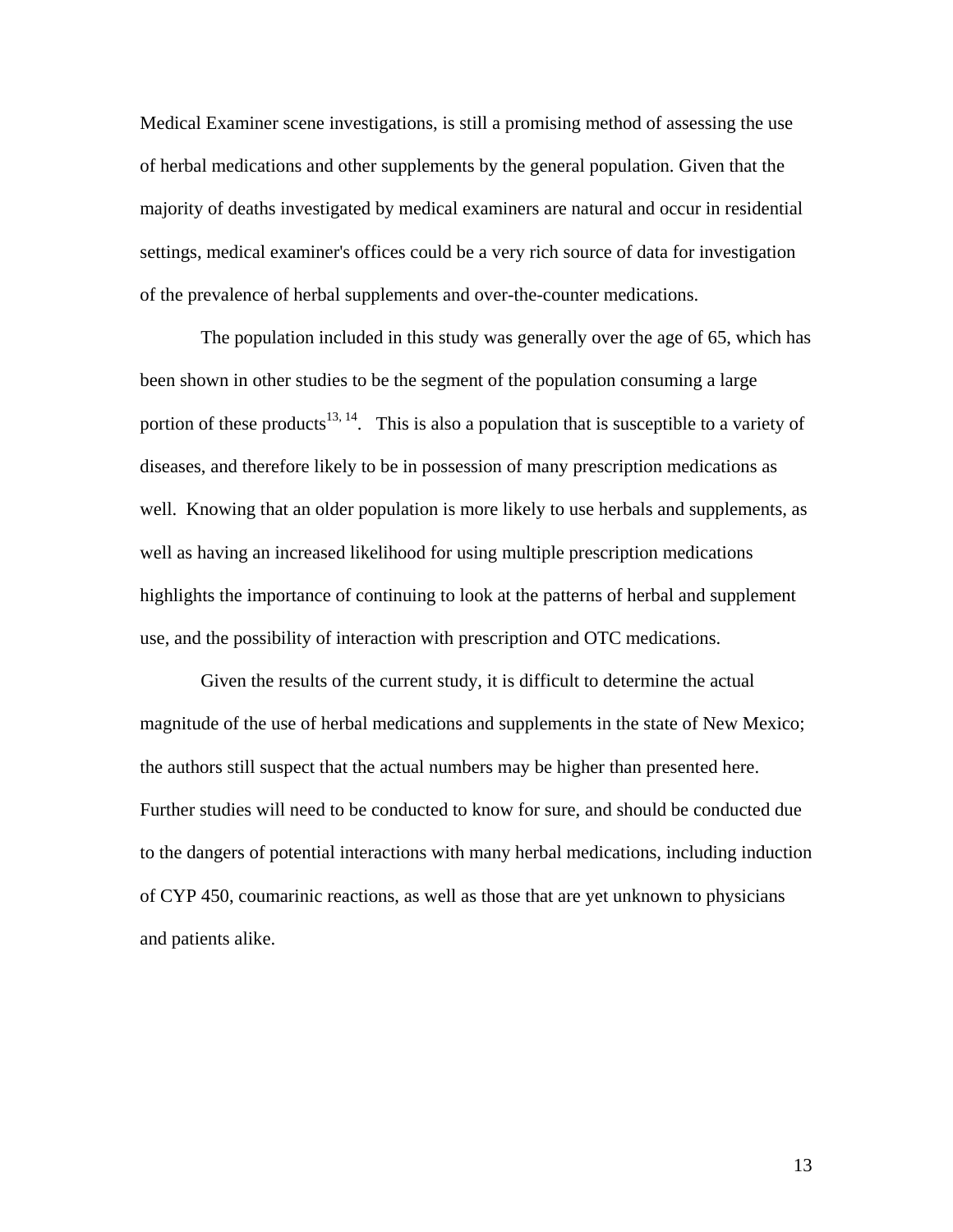**Figure 1** 





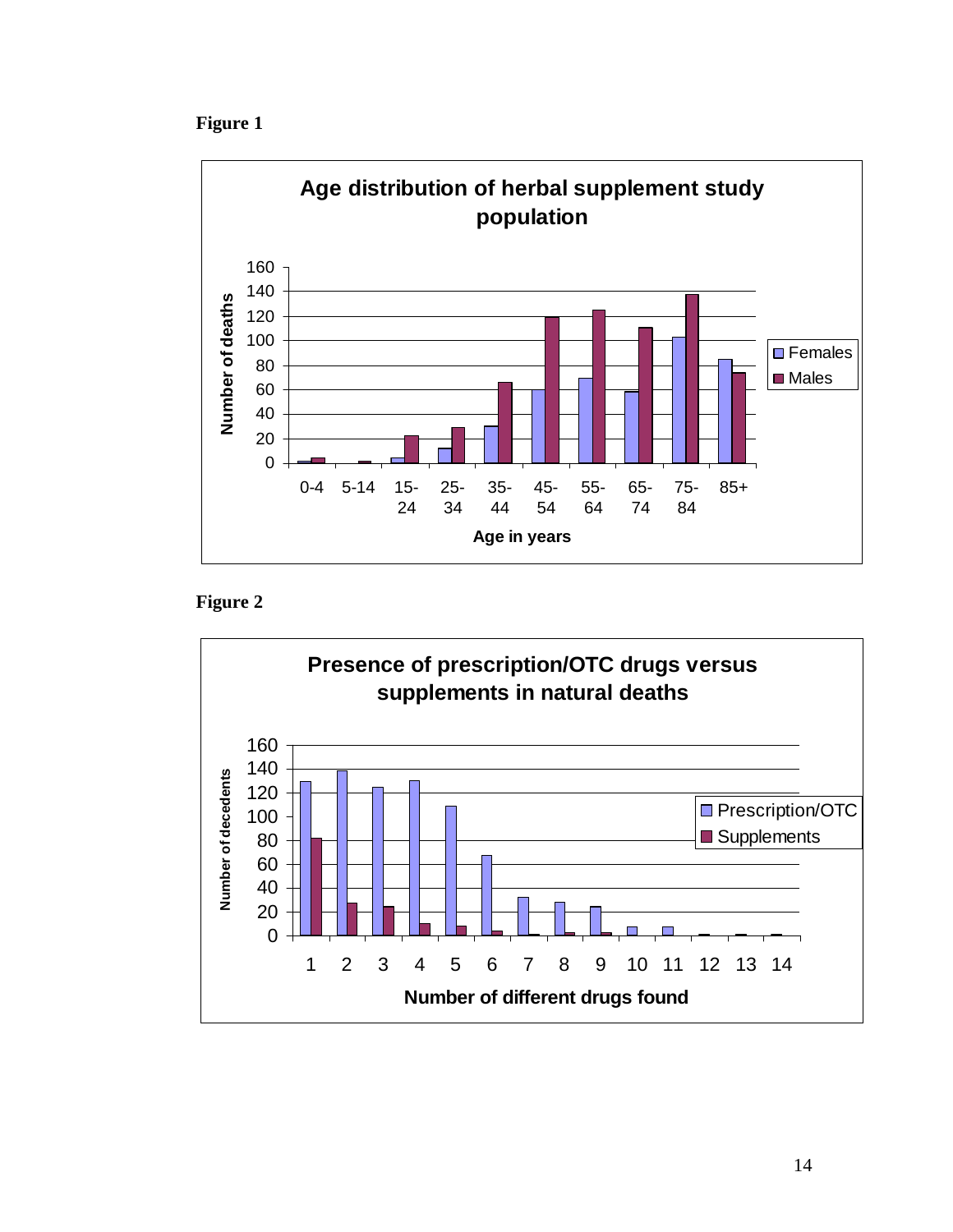| <b>Table 1. Medications</b><br><b>Found On Scene</b> |     |                |
|------------------------------------------------------|-----|----------------|
| Drug Category                                        | N   | %              |
| <b>Antiepileptics</b>                                | 90  | 8              |
| <b>Narcotics</b>                                     | 305 | 27             |
| <b>Acid Blockers</b>                                 | 159 | 14             |
| <b>Anti-Cholesterol</b>                              | 135 | 12             |
| <b>Bronchodilators</b>                               | 99  | 9              |
| <b>Steroids</b>                                      | 59  | 5              |
| <b>Thyroid</b>                                       | 77  | $\overline{7}$ |
| <b>Antidepressants</b>                               | 207 | 19             |
| <b>Antibiotics</b>                                   | 134 | 12             |
| <b>Glycemic agents</b>                               | 122 | 11             |
| <b>Anxiolytics</b>                                   | 205 | 18             |
| <b>Anticoagulants</b>                                | 78  | $\overline{7}$ |
| <b>Diuretics</b>                                     | 192 | 17             |
| <b>Antihypertensives</b>                             | 356 | 32             |
| <b>Antipsychcotics</b>                               | 79  | $\overline{7}$ |
| <b>OTC Meds</b>                                      | 179 | 16             |
| <b>NSAIDS</b>                                        | 82  | $\overline{7}$ |
| <b>Muscle relaxants</b>                              | 48  | 4              |
| <b>Antiemetics</b>                                   | 61  | 5              |
| Other                                                | 321 | 29             |
| <b>Prescription</b><br>supplements                   | 106 | 10             |
| No meds                                              | 131 | 12             |
| No meds listed                                       | 177 | 16             |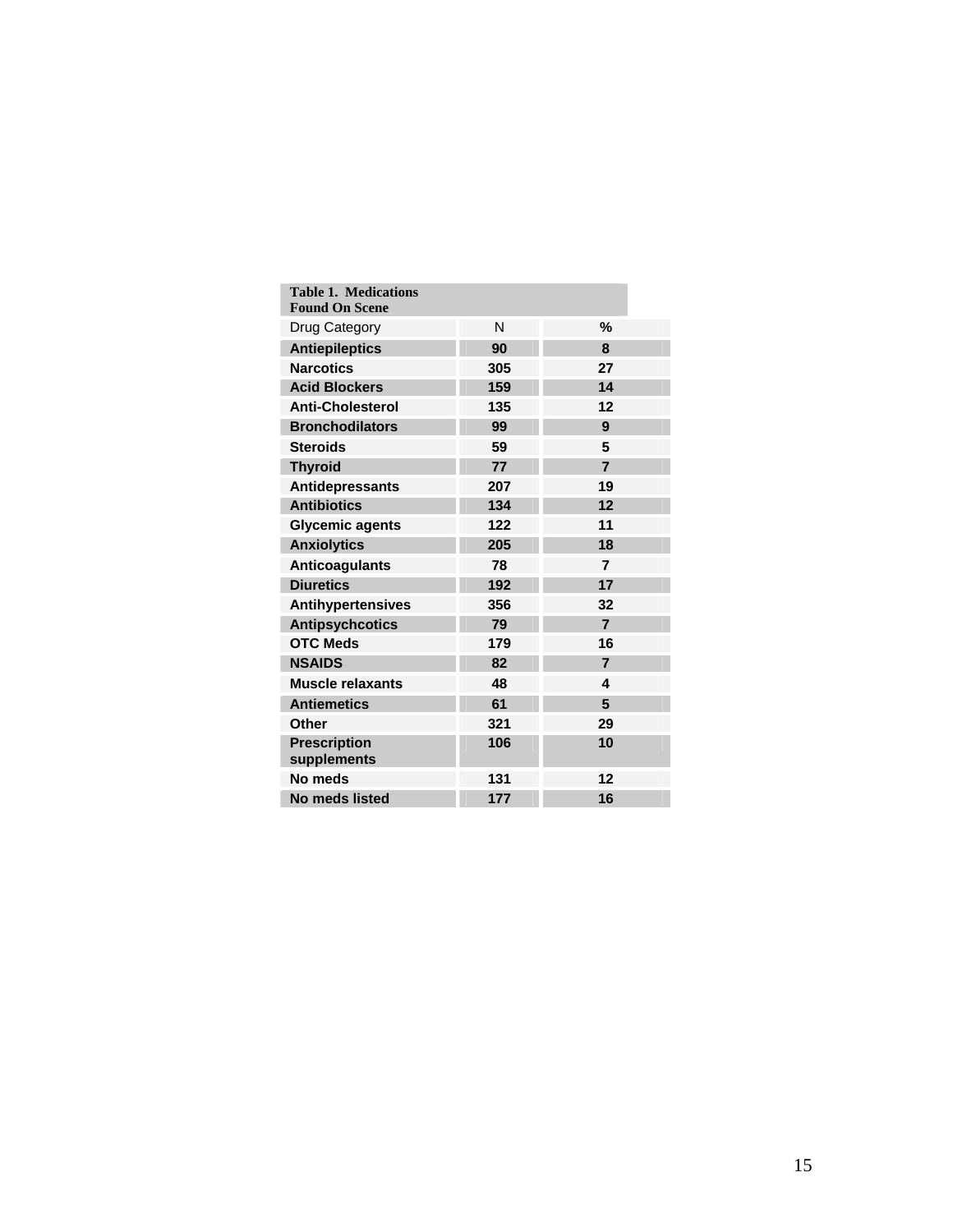| <b>Table 2. Supplements</b><br><b>Found On Scene</b> |                         |                |
|------------------------------------------------------|-------------------------|----------------|
| Supplement                                           | N                       | $\%$           |
| <b>Multivitamins</b>                                 | 56                      | 5              |
| Vitamin C                                            | 36                      | 3              |
| <b>Vitamin A</b>                                     | $\overline{\mathbf{4}}$ | 0.4            |
| <b>Vitamin D</b>                                     | $\overline{7}$          | 0.6            |
| <b>Vitamin E</b>                                     | 17                      | $\overline{2}$ |
| <b>Vitamin K</b>                                     | 3                       | 0.3            |
| <b>B</b> vitamins                                    | 31                      | 3              |
| Calcium                                              | 30                      | 3              |
| <b>Zinc</b>                                          | 12                      | 1              |
| Iron                                                 | 15                      | 1              |
| <b>Thiamine</b>                                      | 6                       | 0.5            |
| <b>Folate</b>                                        | 16                      | 1              |
| St. John's Wort                                      | $\mathbf{1}$            | 0.1            |
| <b>Echinacea</b>                                     | 6                       | 0.5            |
| Ginseng                                              | $\overline{2}$          | 0.1            |
| Garlic                                               | 5                       | 0.5            |
| Gingko                                               | $\overline{\mathbf{4}}$ | 0.4            |
| <b>Glucosamine/Chondroitin</b>                       | 11                      | 1              |
| Saw palmetto                                         | 6                       | 0.5            |
| <b>Other supplements</b>                             | 85                      | 8              |
| 3 or more supplements                                | 51                      | 5              |

# **Acknowledgements**

The authors would like to thank Amy Wyman and the investigative staff of the New Mexico Office of the Medical Investigator for their assistance in data collection for this projects.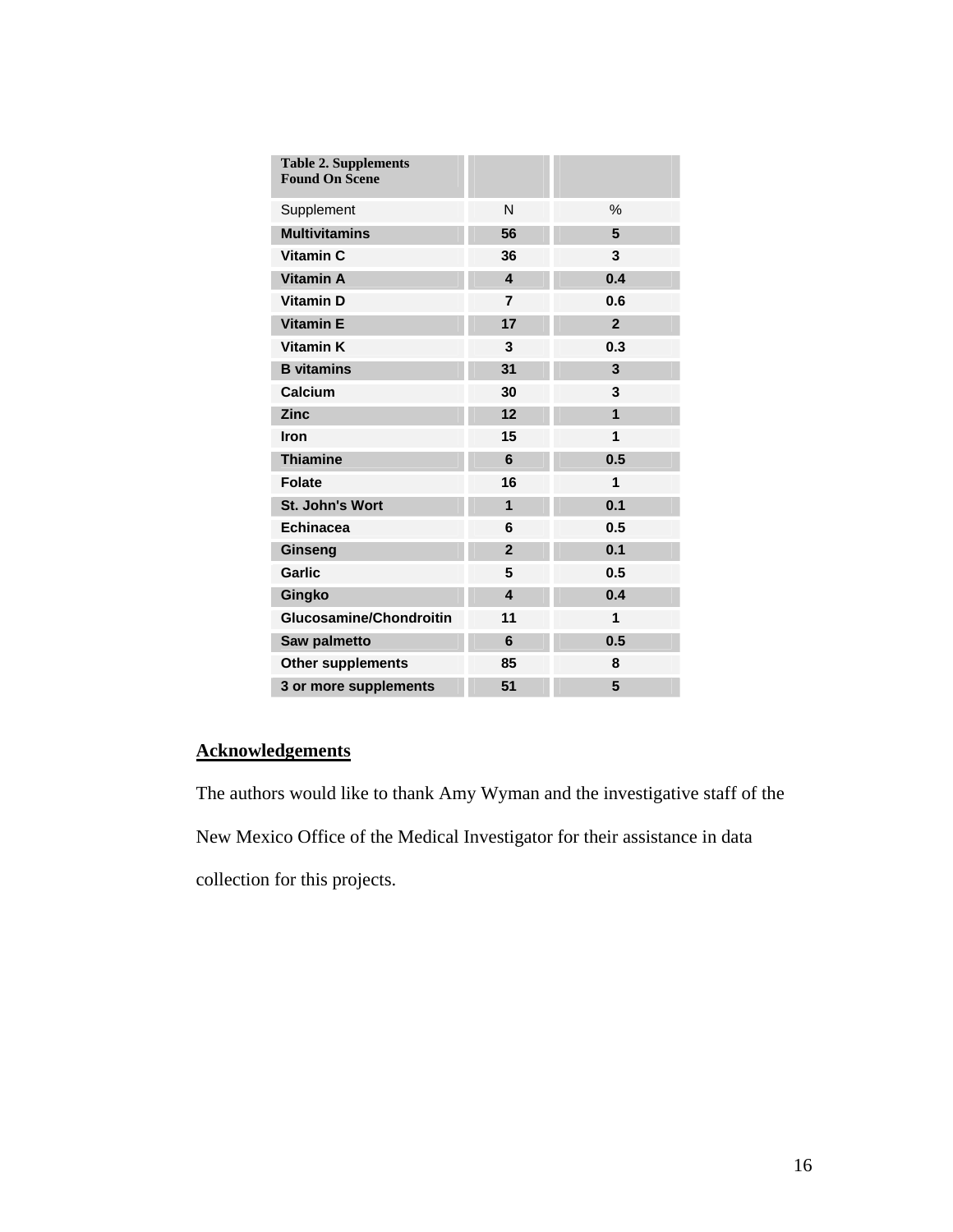References:

1. Little JW; Complementary and alternative medicine: impact on dentistry. Oral surgery, Oral Surgery, Oral Medicine, Oral Pathology, Oral Radiology, and Endodontology. 2004; 98: 137-145.

2. Eisenberg DM, Davis RB, Ettner SL, et al; Trends in alternative medicine use in the United States, 1990-1997. JAMA. 1998; 280: 1569-1575.

3. Ohnishi N, Yokoyama T; Interactions between medicines and functional foods or dietary supplements. Keio J Med. 2004; 53: 137-150.

4. Sparreboom A, Cox MC, Acharya MR, Figg WD; Herbal remedies in the United States: Potential adverse interactions with anticancer agents. J Clin Oncol. 2004; 22: 2489-2503.

5. Lanski SL, Greenwald M, Perkins A, Simon HK; Herbal therapy use in a pediatric emergency department population: expect the unexpected. Pediatrics. 2003; 111: 981-985.

6. Barnes J, Mills SY, Abbot NC, Willoughby M, Ernst E; Different standards for reporting ADRs to herbal remedies and conventional OTC medicines: face-to – face interviews with 515 users of herbal remedies. Br J Clin Pharmacol. 1998; 45: 496-500.

7. Sehgal A, Hall JE; Herbal Medicines- Harmless or Harmful? Anaesthesia. 2002; 57: 947-948.

8. Barnes J; Quality, efficacy and safety of complementary medicines: fashions, facts and the future. Part I. Regulation and quality. J Clin Pharmacol. 2003; 55: 226-233.